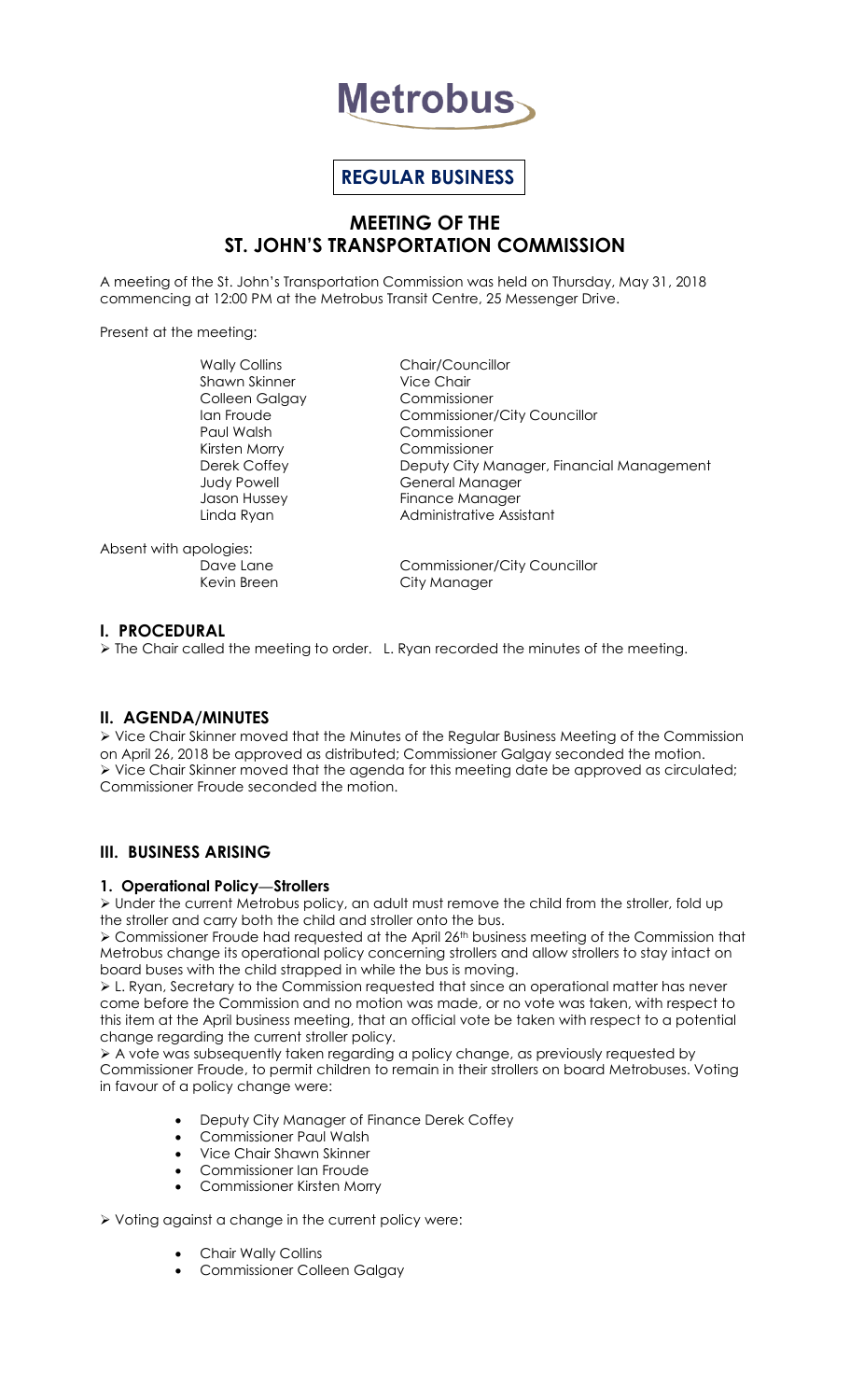

## **1. Operational Policy—Strollers** (Continued)

- **NOTE:** Commissioner Lane and City Manager Kevin Breen were absent from the meeting.
- The General Manager and Secretary to the Commission have no vote.

#### **ACTION:**

As a result of the vote (five (5) to two (2)) in favour of removing the current prohibition with respect to open strollers on public buses, Metrobus will change its policy to allow children to remain in strollers on board Metrobuses.

 Parents and caregivers are responsible for their children's safety throughout the ride and should abide by Metrobus' guidelines for travelling with open strollers on buses.  $\triangleright$  The move reflects overall efforts to create a public transit system that is more accessible, convenient and user-friendly for all, including families with young children.

#### **2. Transit Priority System—Update**

 The equipment for the new Transit Priority System installation has been ordered and a list of five (5) high-traffic intersections has been forwarded to the Traffic Division at the City to install the equipment.

 Eleven (11) intersections have already been equipped as per the St. John's Regional Fire Department for a total of sixteen (16) intersections throughout the city.

The installation target date is mid-summer.

#### **3. Community Bus— Update**

 The Community Bus routes were reviewed and changes were made to the Tuesday East Route to add service to Wigmore Court commencing with the summer schedule.

 Cambridge Estates were notified that service will be discontinued to their facility due to low interest.

Changes to this fixed route service will commence Monday, June 25, 2018.

## **IV. NEW BUSINESS**

#### **1. Audited Financial Statements—2018**

Finance Manager J. Hussey provided an overview of the draft audited financial statements for the fiscal year ending December 31, 2017 as approved by the Finance Committee for review and approval by the full Commission.

ACTION: It was moved by D. Coffey and seconded by the Vice Chair that the audited financial statements as prepared by Grant Thornton be approved for submission to the City of St. John's.

#### **2. Financial Statements —April, 2018**

The financial statements for April, 2018 were tabled and discussed.

 The average price of diesel fuel was \$1.1231 per litre in April compared to the budgeted price of \$1.04.

 $\triangleright$  Ridership of 234,164 was up 7.7% from the same month in 2017 (217,414) and was 5.8% ahead of budget.

 $\triangleright$  The City of St. John's internal auditor began a routine engagement in April on cash handling policies and procedures at Metrobus.

#### **3. Executive Summary—April, 2018**

The Executive Summary for the month of April was tabled and reviewed.